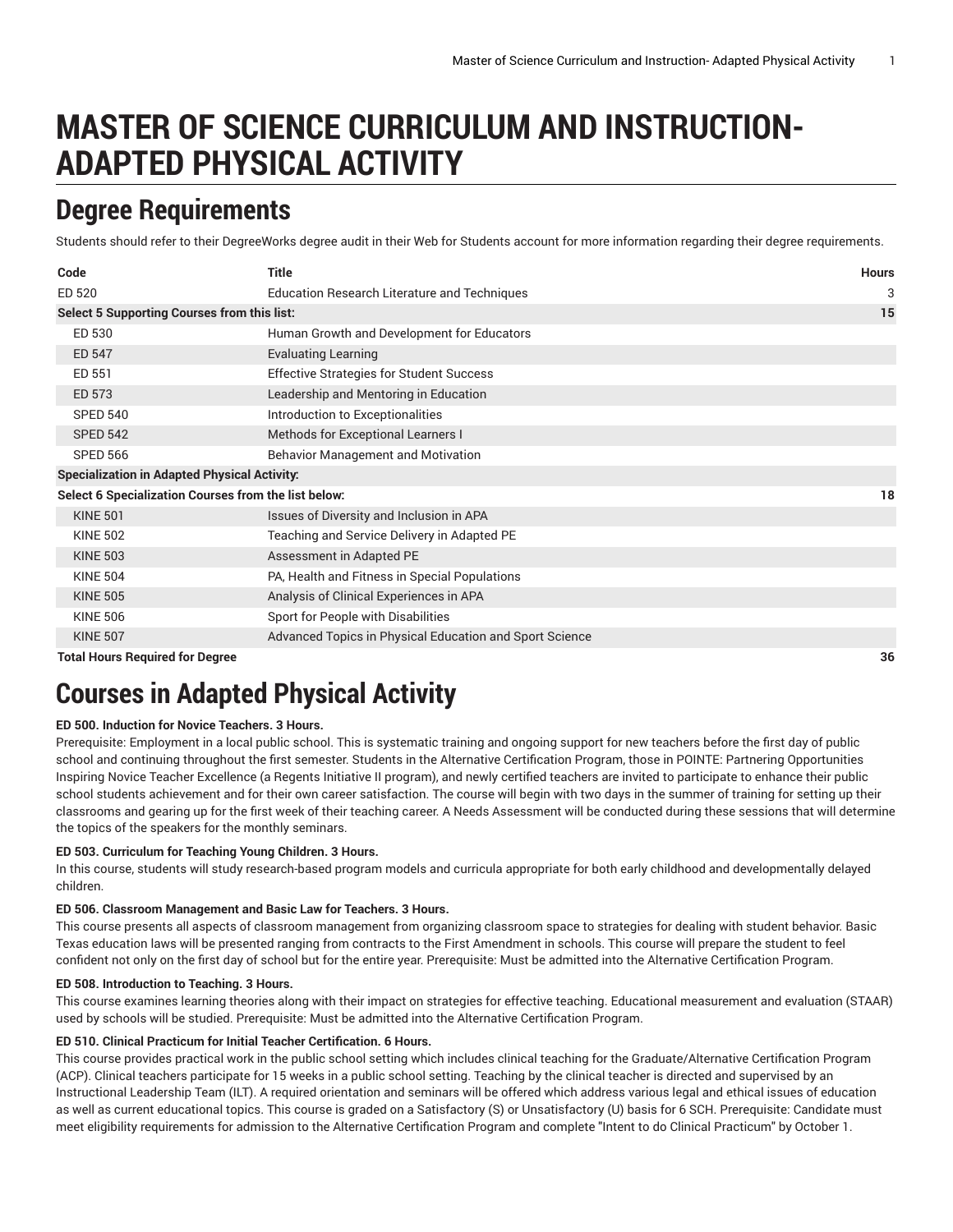# **ED 520. Education Research Literature and Techniques. 3 Hours.**

This course addresses the process and tools to locate, read, understand, and critique education research. The fundamental techniques of planning, conducting, and reporting qualitative and quantitative research will also be considered. Prerequisite: Admission into the Educator Preparation Program or instructor permission.

# **ED 530. Human Growth and Development for Educators. 3 Hours.**

This course examines cognitive, physical, psychological, and social development of humans from conception through adolescence (0-20 years). Theoretical frameworks, critical issues, and current research pertaining to each life-stage are included. Educational implications of domain specific developmental factors are highlighted. Study of the overlay of creativity, resiliency, and focus of control are added psychological variables integrated for further understanding of developmental influences on student success and/or failure in learning and school. Prerequisite: Must be admitted into the Alternative Certification Program.

# **ED 547. Evaluating Learning. 3 Hours.**

This course addresses formative and summative assessments of learning. Related statistical analysis concepts are also studied. Prerequisite: ED 520 and must be admitted into the Alternative Certification Program.

# **ED 551. Effective Strategies for Student Success. 3 Hours.**

This course focuses on effective best-practice teaching and learning strategies aligned to the written and assessed curriculum. Emphasis is placed on the use of research-based instructional strategies in the classroom. Prerequisite: ED 520.

# **ED 557. Innovative Learner-Centered Strategies for Student Success. 3 Hours.**

This course contains the professional body of knowledge necessary for the effective teaching of diverse learners for student success. Course emphasis is centered on understanding theories and strategies that address the needs of a diverse population in the public school systems. Prerequisite: Must be admitted into the Alternative Certification Program.

# **ED 570. Strategies in Composition. 3 Hours.**

This course engages students in research and evaluation of teaching composition, remedial, and creative writing. In addition, each student researches an area of special interest within the field of composition studies, writes a review of this research, and presents a summary of findings in an oral presentation to the class. This course is cross listed with ENG 570. Prerequisite: Instructor permission. Corequisite: ED 571.

# **ED 571. Improving Students' Writing in the School. 3 Hours.**

Students analyze current research in composition and writing across the curriculum, with special emphasis upon the theoretical approach developed by the National Writing Project. Further, after researching an area of special interest, each student applies theoretical principles by developing a unit of instruction and presenting a demonstration. This course is cross listed with ENG 571. Prerequisite: Instructor permission. Corequisite: ED 570.

# **ED 573. Leadership and Mentoring in Education. 3 Hours.**

This course focuses on building leadership through research-based strategies. The role of the professional as consultant, mentor, and coach is discussed. Prerequisite: ED 520.

# **ED 577. Public School Law for Teachers. 3 Hours.**

This course educates current and future teachers to become legally literate. A study of the federal and state legal framework will serve as the foundation for a more in-depth investigation of the impact of, and relationship between, constitutional, statutory, administrative, and judicial (case) law on a teacher's personal and professional life. Prerequisite: None.

# **ED 578. Global Studies in Education. 3 Hours.**

This course addresses the concepts and theoretical approaches of comparative education and investigates relevant global issues through international field experience and cultural immersion. Prerequisite: Course requires travel outside of the United States.

# **ED 580. Professional Certificates Practicum. 0 Hours.**

This course is a zero schedule hour course required in the final semester of professional certificate and/or degree programs with certificate. During the practicum students are engaged in 160 clock hours of activity to demonstrate proficiency in each of the educator standards for the certificate class being sought. Prerequisite: Candidates must have the approval of the program coordinator and the university certification coordinator before enrolling in the course.

# **ED 585. Alternative Certification Program Supervised Internship. 3 Hours.**

This course provides supervised experiences for interns on Probationary Certificates. A total of six hours, over two semesters, must be earned to be recommended for a Standard Certificate. This course is graded on a Satisfactory (S) or Unsatisfactory (U) basis. Prerequisite: Meets admission requirements to the Alternative Certification Program and obtains Probationary Teaching Certification.

# **ED 589. Individual Study. 3 Hours.**

This course provides individual instruction. Students may repeat the course when topics vary. Prerequisite: Requires a student contract approved by the instructor and dean.

# **ED 590. Curriculum Alignment for School Improvement. 3 Hours.**

This course addresses theories and related practices of applied curriculum leadership including topological and deep alignment of the written, taught, and tested curriculum. Students will study research-based curriculum-related elements of high performing schools. Prerequisite: ED 520.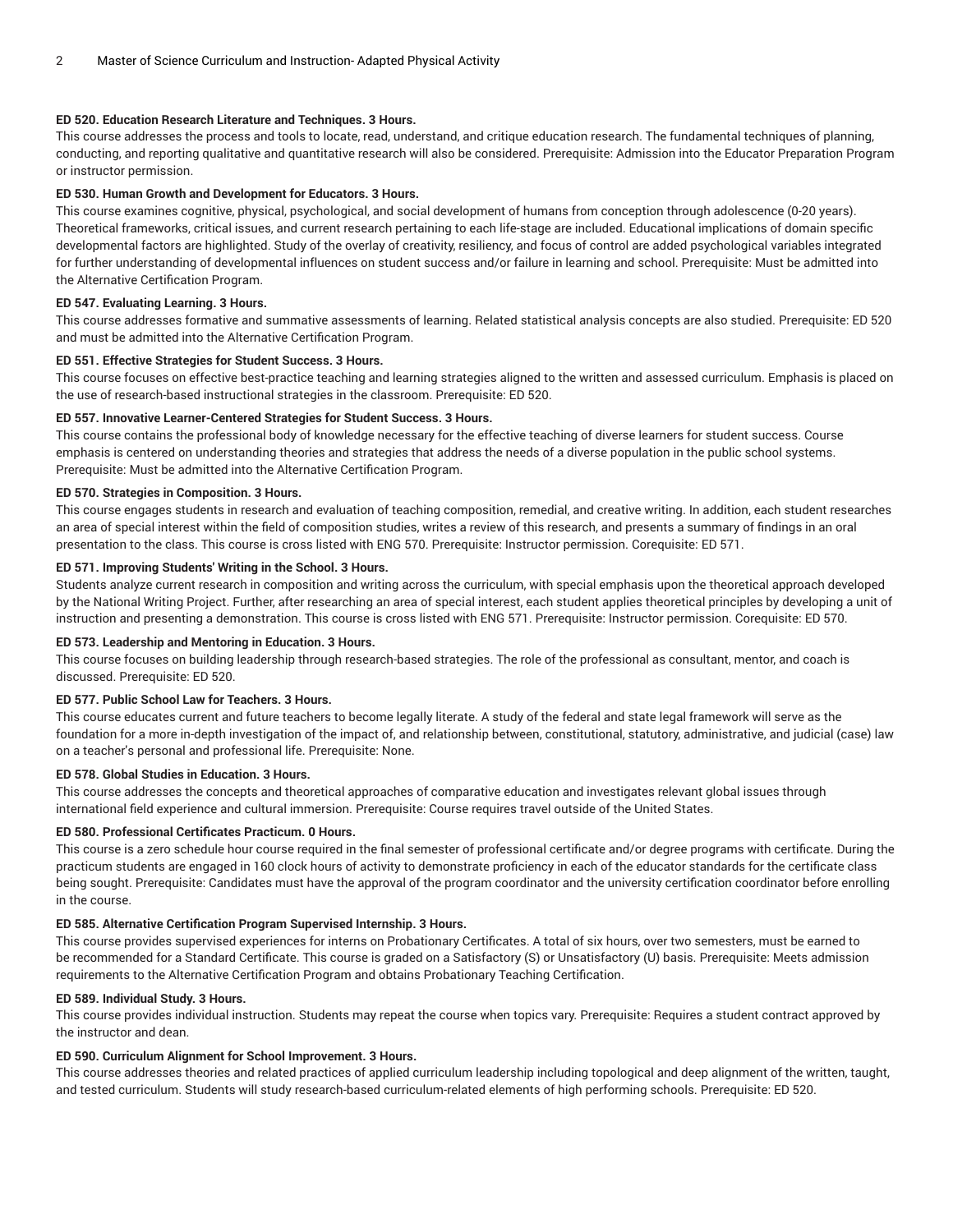## **ED 591. Interdisciplinary Curriculum Design. 3 Hours.**

This course addresses theories and related practices of applied curriculum leadership including topological and deep alignment of the written, taught, and tested curriculum. Students will study research-based curriculum-related elements of high performing schools across disciplines within a specific context. Prerequisite: Participation in a TISD co-hort.

## **ED 592. Interdisciplinary Curriculum Delivery. 3 Hours.**

This course focuses on effective best-practice teaching and learning strategies aligned to the written and assessed curriculum. Emphasis is placed on the use of research-based instructional strategies in the classroom within a specific context. Prerequisite: Participation in a TISD co-hort.

### **ED 593. Teaching in a Multicultural Setting. 3 Hours.**

This course surveys the historical, psychological, social, and economic factors influencing pupil behavior in the public school setting. Students investigate in-depth cross-cultural studies and teaching strategies relating to subject matter and social-education experiences of major U.S. minority groups.

#### **ED 597. Special Topics. 3 Hours.**

This is an organized class designed to probe new curricula designs, instructional strategies, or evaluative techniques. May be repeated when topics vary.

# **KINE 501. Issues of Diversity and Inclusion in APA. 3 Hours.**

The aim of this course is to sensitize students to the fact that diversity is part of life in our society, and teachers need to recognize and understand these differences. Pedagogical methods for including students into regular physical education settings, such as inclusion techniques for students with a disability, diverse games, and appropriate modification techniques, will be addressed. Appropriate intervention programs for various individuals with disabilities will be introduced and discussed.

### **KINE 502. Teaching and Service Delivery in Adapted PE. 3 Hours.**

This course focuses on teaching strategies and approaches to motor skill acquisition for individuals with disabilities in EC-12 settings and community exercises programs. Instructional strategies and best practices of early childhood, elementary, middle/secondary, and community programs for people with disabilities in adapted physical education are covered. Emphasis is on collaboration among professional service providers such as special educators, general physical educators, and related service personnel (e.g., occupational, physical, and recreational therapists), as well other community agency staff. Practical based teaching is included during lectures, along with guest presentations on related disciplines and programs. Students are required to complete several onsite observation and case analysis for the semester. Prerequisite: admission to Master of Science of C&I program or other master degree program.

# **KINE 503. Assessment in Adapted PE. 3 Hours.**

This course is designed to teach students assessment procedures of standardized tests and batteries. Eleven formal test and assessment instruments including, but not limited to, assessing the gross motor development, motor skill performance, and health-related physical activity/fitness of persons with disabilities, will be selected and introduced to students. The authentic procedures for assessing individuals with disabilities will be addressed. Students will learn to select, administer, and interpret assessment results, and how to use assessment results to develop the individualized education programs (IEPs) as the basis for instructional programs for individuals with disabilities. Functional assessment, program development and lead to the service delivery process will be also studied. Prerequisite: admission to Master of Science of C&I with specialization in Adapted Physical Education.

## **KINE 504. PA, Health and Fitness in Special Populations. 3 Hours.**

This course aims at advancing participants' knowledge in physical activity as an important means of preventing health-related diseases and achieving lifelong health benefits for school children. Through lectures and self-directed laboratories, participants will engage in advanced study of evidencebased contemporary issues related to physical activity, health and fitness and growth and development. Emphasis will be placed on various theories and strategies for school leaders to promote physical activity through innovative curricular programming, implementing and evaluating.

# **KINE 505. Analysis of Clinical Experiences in APA. 3 Hours.**

This course is designed to provide opportunities for students to use quantitative and qualitative techniques to gather and analyze information about teaching, coaching and PT clinical treatments. Students are required to complete three different clinical settings, and clinical experiences may include pre-school or early childhood programs, motor development and physical fitness programs for persons with disabilities, and school-based adapted physical education programs, including different local Olympic sports programs (volunteer or assistant coaching). Three credits of clinical experiential learning are required in the adapted physical education setting for those graduates who are in the EC-12 Physical Education Teacher Education Program.

#### **KINE 506. Sport for People with Disabilities. 3 Hours.**

This course is designed to give students content knowledge, pedagogical knowledge and practical experience with sports for individuals with disabilities. This course addresses how to modify the traditional sports and exercises specifically for persons with different disabilities. Various adaptations and modification techniques for the sports events in both Paralympic sports and Special Olympics will be introduced and practiced. Course content includes the legal aspects and health enhancing benefits for sport participation for persons with disabilities, developmental sport models (e.g. University model for Special Qlympics), disability sport organizations, sport skill development, school and community advocacy and involvement, and interscholastic adapted sport programs. Out of class clinical/local sports competition experiences (either volunteer coaching or volunteer referee) are required for the course. Prerequisite: admission to Master of Science of C&I or other master degree program.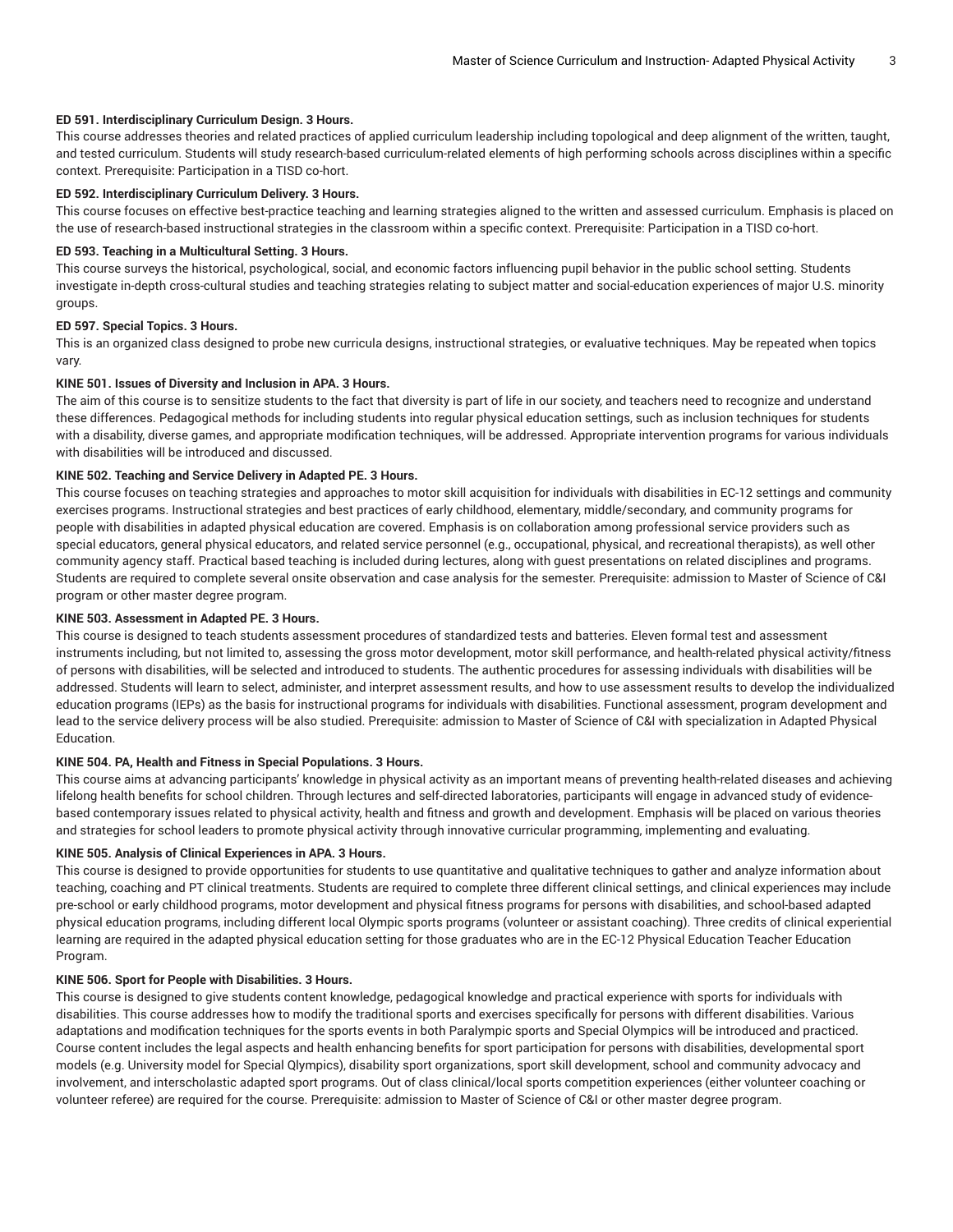# **KINE 507. Advanced Topics in Physical Education and Sport Science. 3 Hours.**

This course is a required course in the adapted physical education major emphasis. This course provides an opportunity for those students who select the non-thesis option to study a contemporary/controversial problem in Adapted Physical Education or Sport Science. The course consists of a study of important topics in adapted physical education, health, sport science, and teaching innovations. Students propose, develop, and analyze an issue or problem in the adapted physical education profession, and will conduct an in-depth analysis of the issue/problem. The course will be under an instructors' supervision; and, as the main form of evaluation, a research paper and an oral presentation are required to complete for this course.

## **SPED 520. Technology for Inclusion. 3 Hours.**

This course focuses on developing students' understanding of learners with special needs and the use of assistive technologies (AT) to meet the needs of such learners in inclusive settings. Students will investigate inclusion, accessible design, and using technology to meet the objectives of Individualized Education Plans of students with disabilities.

### **SPED 525. Special Education Law. 3 Hours.**

This course explores special education legislation (federal and state) influencing the current practices in public and private schools, agencies, communities, and public services relative to individuals with disabilities.

## **SPED 526. The Young Exceptional Child. 3 Hours.**

The American population is increasingly diverse. It is critical that educators, especially early childhood and special educators, study child development from a multicultural perspective. Play is hte work of young children, but children of different cultures utilize play in different ways. They also vary in the manner of communication and the manner in which they respond to adults. This course will familiarize students with research based program models and curricula that are appropriate for early childhood special education. Students will describe the characteristics of children in the early years of development who have special needs and explain the classroom adaptations that can be used to support their learning. Students will also describe appropriate social interactions, learning, language, plan, and overall behaviors for young exceptional learners through a multicultural perspective.

# **SPED 527. Methods of Teaching Young Learners with Disabilities. 3 Hours.**

In this course students will study research-based behavior management and instructional techniques appropriate for the instruction of early childhood children. Students will design and evaluate curricula using principles of developmentally appropriate practice for infants and children from birth to 5 years, including individualized, child-centered learning that is relationship-based, active, culturally sensitive and inclusive. Students will design effective family involvement and physical, social and instructional environments using universal design including applications of instructional and assistive technology for young children. Additionally, students will distinguish between young children with developmental disabilities and normally developing young children as they visit early childhood classrooms and PPCD classrooms.

#### **SPED 540. Introduction to Exceptionalities. 3 Hours.**

This course provides teachers with a foundational knowledge and basic understandings needed to work with students with exceptionalities. Students will investigate the learning and behavioral characteristics of students with exceptionalities and laws relative to this population. Prerequisite: Must be admitted into Alternative Certification Program.

#### **SPED 541. Assessment and Instructional Planning. 3 Hours.**

This course provides the student with experiences to develop competency in informal assessment procedures that address processing and learning. Students link the results of neurodevelopment assessment, curriculum-based assessment, and performance-based assessment to individualized instructional planning.

## **SPED 542. Methods for Exceptional Learners I. 3 Hours.**

This course prepares teachers to meet the need of learners with moderate to severe disabilities, ages 3 to 21 years. The course content focuses on: methods of instruction for students with moderate to severe disabilities, research-based instructional interventions demonstrated to be effective with this specific population, and strategies to measure, document, and track student performance for the purpose of making evidence-based decisions and planning.

# **SPED 543. Methods for Exceptional Learners II. 3 Hours.**

This course prepares teachers to meet the needs of learners with mild to moderate disabilities, ages 3 to 21 years. The course content focuses on: (1) methods of instruction for students with mild to moderate disabilities in inclusive settings; (2) research-based instructional interventions demonstrated to be effective with this specific population, and (3) strategies to measure, document, and track student performance for the purposes of making evidence-based decisions and planning.

## **SPED 547. Cognitive Assessment. 3 Hours.**

This course provides the students with experiences to develop competent skills in individual cognitive assessment for children, adolescents, and adults. Specific emphasis is on the administration and interpretation of formal standardized instruments. Prerequisite: SPED 549.

# **SPED 548. Instructional Planning for Diagnosticians. 3 Hours.**

This course provides the students with experiences needed to develop legal and educationally beneficial Individual Education Programs (IEPs). Students use assessment results to write Individualized Educational Plan goals, and investigate collaborative planning key stakeholders. Prerequisite: SPED 547 and SPED 549.

### **SPED 549. Achievement Assessment. 3 Hours.**

This course emphasizes the administration of formal standardized instruments, and the use of results for instructional planning.

## **SPED 566. Behavior Management and Motivation. 3 Hours.**

This course examines motivational and behavior management theories and strategies. The use of functional behavioral assessment, as well as its application to intervention planning, is emphasized along with current research, issues, and trends.